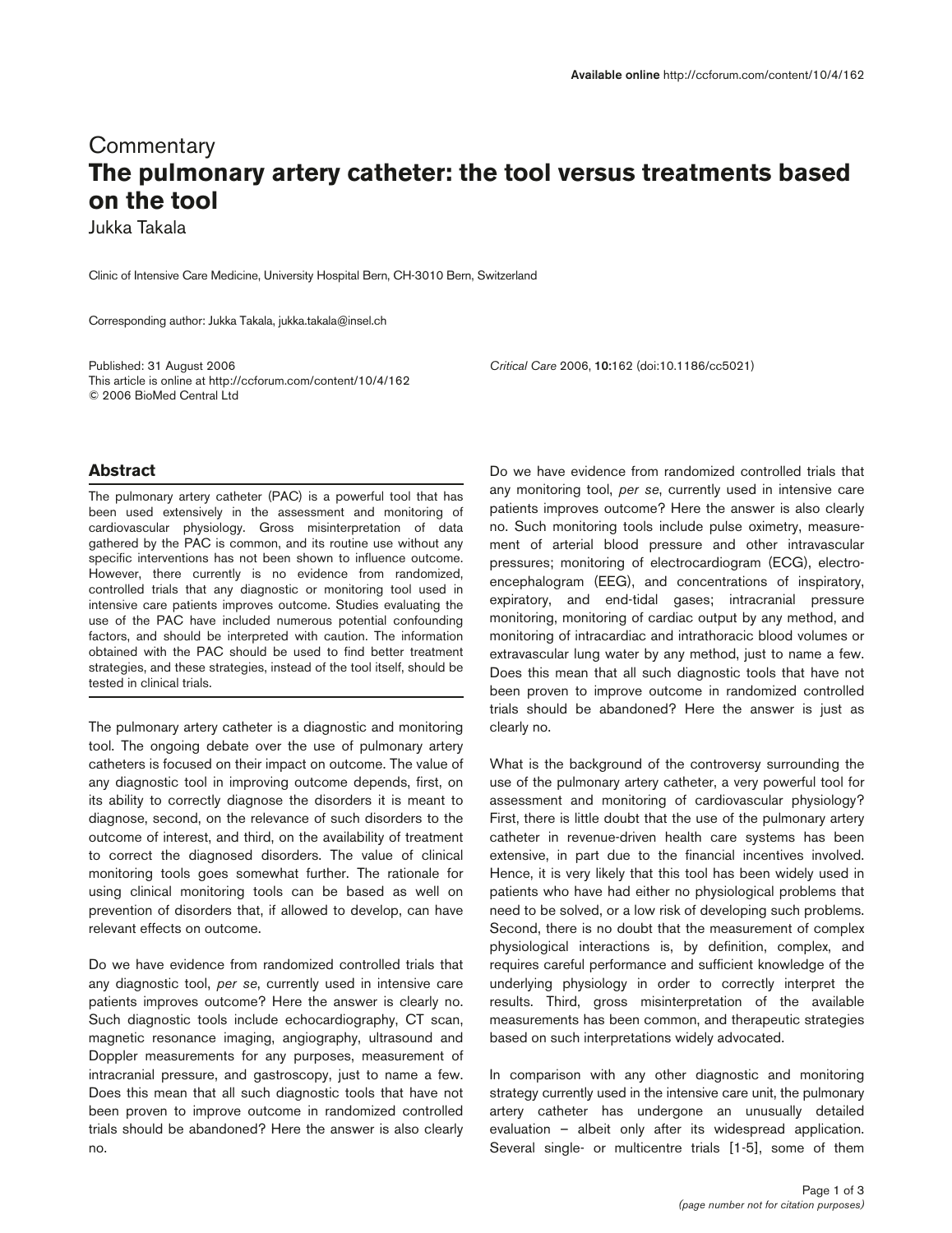randomized and controlled [1,2], have demonstrated that the routine use of the pulmonary artery catheter without any specified therapeutic interventions does not influence the outcome – that is, is neither dangerous nor beneficial. With respect to a lack of benefit in routine use, this puts the pulmonary artery catheter in the same position as the other monitoring technologies – with the major difference being that it has been assessed in the randomized controlled setting. In terms of not producing harm, the data available for the pulmonary artery catheter are superior to those available for other diagnostic and monitoring technologies – practically no other technology has comparable safety data obtained in randomized controlled trials.

The ability of the pulmonary artery catheter to measure intravascular pressures, blood flow, mixed venous saturation and, more recently, intracardiac volumes and right ventricular ejection fraction with reasonable accuracy, providing that the measurements have been correctly made, is rarely an issue. The interpretation of these measurements (diagnostic interpretation) and application of correct interventions to treat the disorders (therapeutic or preventive strategy) are difficult and subject to controversy. Despite this, several single-centre, randomized, controlled trials have successfully applied therapeutic strategies based on information obtained from the pulmonary artery catheter, and have used these strategies to improve outcome(s) in surgical patients [6-9]. All the successful studies have applied strictly controlled therapeutic strategies to affect physiological variables in a pre-emptive fashion, that is, either to treat the disorders early or to prevent their onset. It is reasonable to assume that the success in these trials is based on the success in designing appropriate protocols and selecting the correct groups of patients at risk, and not on the presence of a diagnostic or monitoring technology *per se*.

Notably, the largest trial evaluating the use of the pulmonary artery catheter with therapeutic guidelines in surgical patients showed no benefit (and no harm) [10]. What is the difference between this landmark multicentre study and the increasing number of smaller, single-centre trials showing controversial results? First, the multicentre study by Sandham and colleagues [10] included patients with a considerably lower mortality than all the successful studies in high-risk patients. It is conceivable that any beneficial effect of physiologyoriented protocol-driven treatments on mortality will be evident in patients at a higher risk of mortality – regularly around twice as high in the positive studies compared to the study of Sandham and colleagues. Second, the Sandham trial used guidelines instead of a treatment protocol, and the adherence to these guidelines is scarcely reported. Third, the treatment goals in the Sandham trial may not have been well selected – indeed, they are very similar to those used in a study in young trauma patients, where goal-directed treatment attempting to increase the oxygen delivery beyond the patients' ability to respond resulted in increased mortality [11]. This underscores that, to improve outcome, a diagnostic or monitoring tool must be coupled with a treatment that improves outcome.

At the current stage, routine clinical use of the pulmonary artery catheter has been shown to be safe (comparable to central venous catheters), as long as physiologically reasonable therapeutic goals are used. The pulmonary artery catheter should be used with the same scrutiny as any other diagnostic and monitoring tool used to diagnose disorders and adjust therapy in critically ill patients - patients without an actual hemodynamic problem or without a high risk of developing one should not receive a pulmonary artery catheter. The pre-emptive use in high-risk surgery requires definition of patients at high risk, and a treatment strategy proven to work. The information obtained should also be used to find better treatment strategies, and these strategies, instead of the tool itself, should be tested in clinical trials – an approach that so far has been almost unique to the pulmonary artery catheter.

Recently, the ARDS (Acute Respiratory Distress Syndrome) Clinical Trials Network published a study in which two treatment strategies were tested simultaneously with two different monitoring approaches in patients with established acute lung injury [12]. One thousand patients were randomized to have their hemodynamic management guided by monitoring using either the pulmonary artery catheter or the central venous catheter. Both groups had explicit treatment protocols to guide the hemodynamic support and were simultaneously randomized to two different strictly defined fluid management regimens (restrictive and liberal fluid administration) [13]. Extensive training was implemented to make sure that pressure recordings were made correctly. The rates of death at 60 days before discharge home (primary outcome variable), as well as the number of ventilator-free days and days not spent in intensive care, and various other secondary outcome variables were similar between the two groups with different monitoring strategies. The rates of catheter-related (either central venous or pulmonary artery catheter) adverse events were low and similar per catheter inserted, but since the pulmonary artery catheter group had more catheters, they also had significantly more adverse events total, most of which were arrhythmias. Notably, arrhythmias were not prospectively recorded by insertion of central venous lines. Independent of the monitoring strategy, the restrictive fluid management strategy increased the number of ventilator-free days and days not spent in intensive care in these patients.

This study has a very clear message: the use of the pulmonary artery catheter, as defined in the protocol, did not offer any benefit compared to the central venous catheterguided protocol. While a major strength of the study was the use of strict protocols, this is at the same time a limitation. As in the case of successful studies, the conclusions of